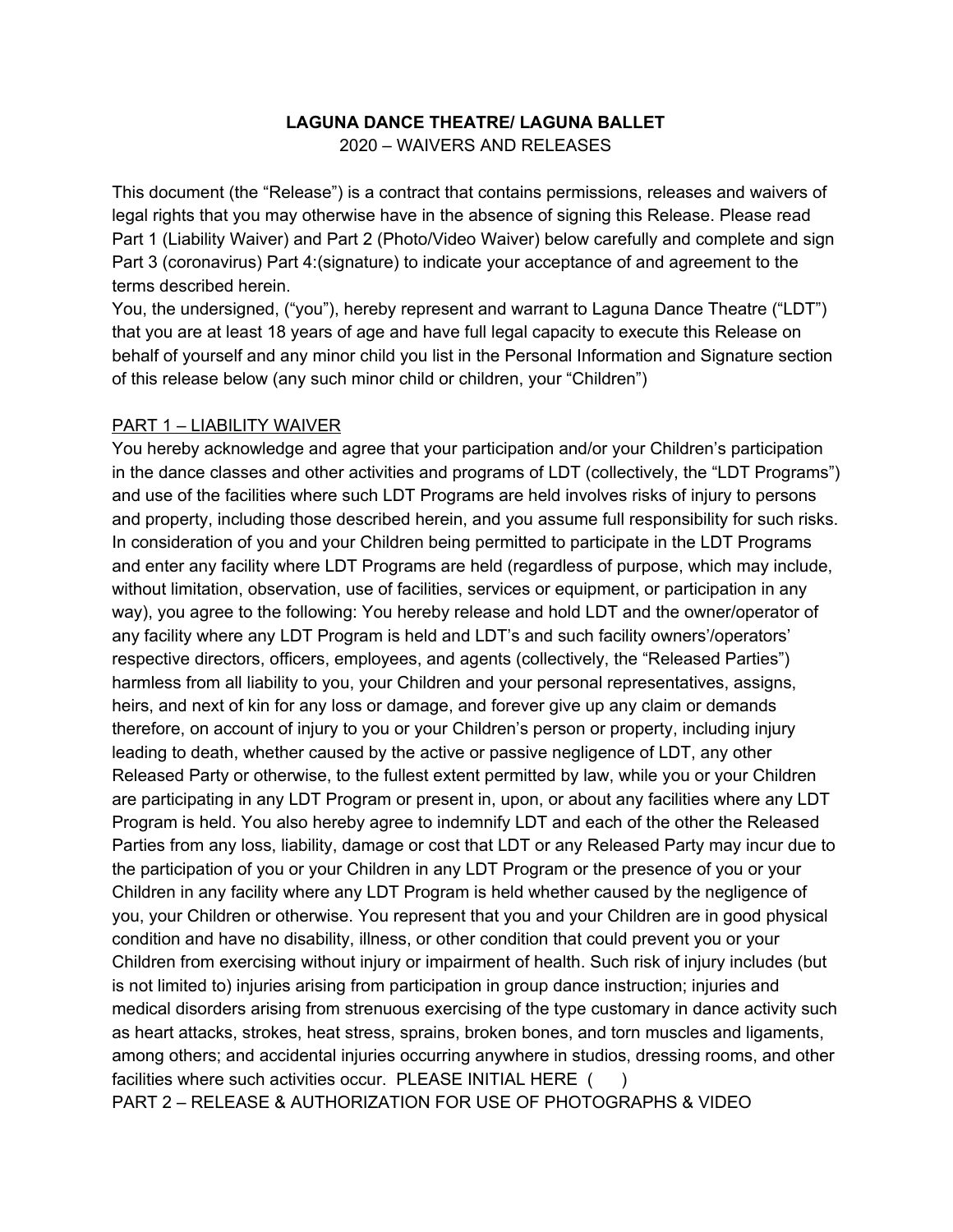You hereby agree that you or your Children may be photographed or filmed by or on behalf of LDT during the course of your participation in LDT Programs (any such material is referred to as your "Images"). You further agree that LDT shall have an irrevocable, perpetual, world-wide, royalty-free and fully assignable right and license to display, transmit, exhibit, distribute, publish, or otherwise use in any manner whatsoever, in whole or in part, any of your Images for LDT's marketing purposes, including, without limitation, in connection with any communication, advertisement, or promotion in any media whether now known or hereafter devised, including, without limitation on LDT's website, print ads and social media accounts. You acknowledge and agree that you will have no right to payment or other consideration in connection with LDT's use of any of your Images and that LDT has no obligation to produce or use any such Images. Once your Images have been published or otherwise publicly distributed, LDT will have no ability to take them down or prevent further distribution by others.

## PLEASE INITIAL HERE ( )

## Part 3: Coronavirus

Assumption of the Risk and Waiver of Liability Relating to Coronavirus/COVID-19 The novel coronavirus, COVID-19, has been declared a worldwide pandemic by the World Health Organization. COVID-19 is extremely contagious and is believed to spread mainly from person-to-person contact. As a result, federal, state, and local governments and federal and state health agencies recommend social distancing and have, in many locations, prohibited the congregation of groups of people.

By signing this agreement, I acknowledge the contagious nature of COVID-19 and voluntarily assume the risk that my child(ren) and I may be exposed to or infected by COVID-19 by attending classes at LDT and that such exposure or infection may result in personal injury, illness, permanent disability, and death. I understand that the risk of becoming exposed to or infected by COVID-19 at LDT may result from the actions, omissions, or negligence of myself and others, including, but not limited to, LDT employees, volunteers, and program participants and their families.

I voluntarily agree to assume all of the foregoing risks and accept sole responsibility for any injury to my child(ren) or myself (including, but not limited to, personal injury, disability, and death), illness, damage, loss, claim, liability, or expense, of any kind, that I or my child(ren) may experience or incur in connection with my child(ren)'s attendance at LDT participation programming ("Claims"). On my behalf, and on behalf of my children, I hereby release, covenant not to sue, discharge, and hold harmlessLDT/Laguna Ballet, its employees, agents, and representatives, of and from the Claims, including all liabilities, claims, actions, damages, costs or expenses of any kind arising out of or relating thereto. I understand and agree that this release includes any Claims based on the actions, omissions, or negligence of LDT, its employees, agents, and representatives, whether a COVID-19 infection occurs before, during, or after participation in any LDT program.

PLEASE INITIAL HERE ( )